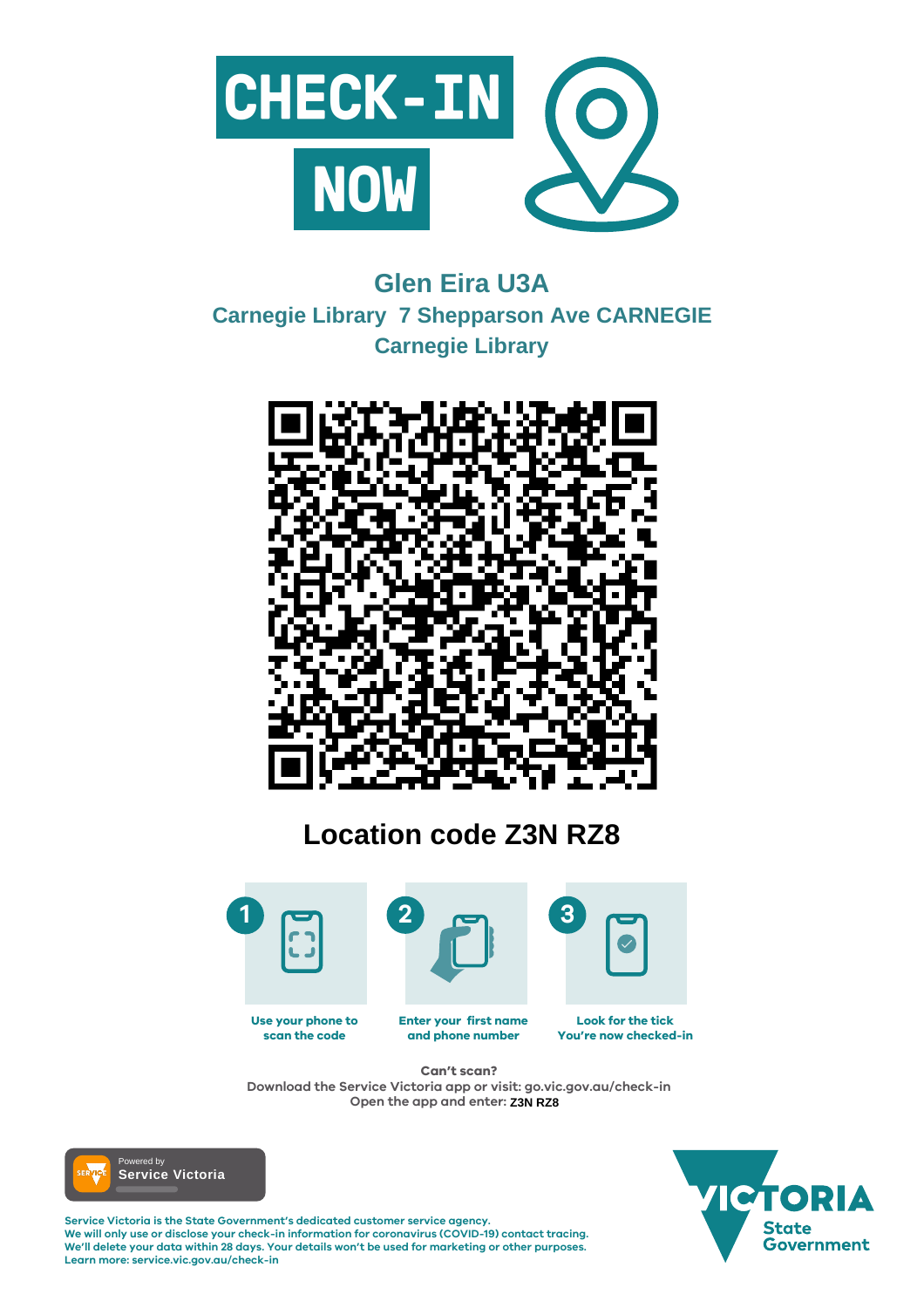# **CHECK-IN NOW**





Unable to scan? Download the Service Victoria app and use code:

**Z3N RZ8** 

Learn more at service.vic.gov.au/check-in





**Scan code** with the Service **Victoria** app or your phone camera.

**Look for the** first name and tick. You're now phone number. checked in.

Service Victoria is the State Government's dedicated customer service gaency. We will only use or disclose your check-in information for coronavirus (COVID-19) contact tracing. We'll delete your data within 28 days. Your details won't be used for marketing or other purposes. Learn more: service.vic.gov.gu/check-in

**Enter vour** 





# **CHECK-IN NOW**





Unable to scan? Download the Service Victoria app and use code:

## **Z3N RZ8**

Learn more at service.vic.gov.au/check-in



with the Service **Victoria app** or your phone camera.

Service Victoria is the State Government's dedicated customer service gaency. We will only use or disclose your check-in information for coronavirus (COVID-19) contact tracing. We'll delete your data within 28 days. Your details won't be used for marketing or other purposes. Learn more: service.vic.gov.gu/check-in





# **CHECK-IN NOW**





Unable to scan? Download the Service Victoria app and use code:

**Z3N RZ8** 

#### Learn more at service.vic.gov.au/check-in





**Scan code** with the Service **Victoria app** or your phone camera.

**Enter vour** first name and phone number. **Look for the** tick. You're now checked in.

Service Victoria is the State Government's dedicated customer service gaency. We will only use or disclose your check-in information for coronavirus (COVID-19) contact tracing. We'll delete your data within 28 days. Your details won't be used for marketing or other purposes. Learn more: service.vic.gov.gu/check-in





**Scan code** 

**Enter vour** first name and phone number.

**Look for the** tick. You're now checked in.